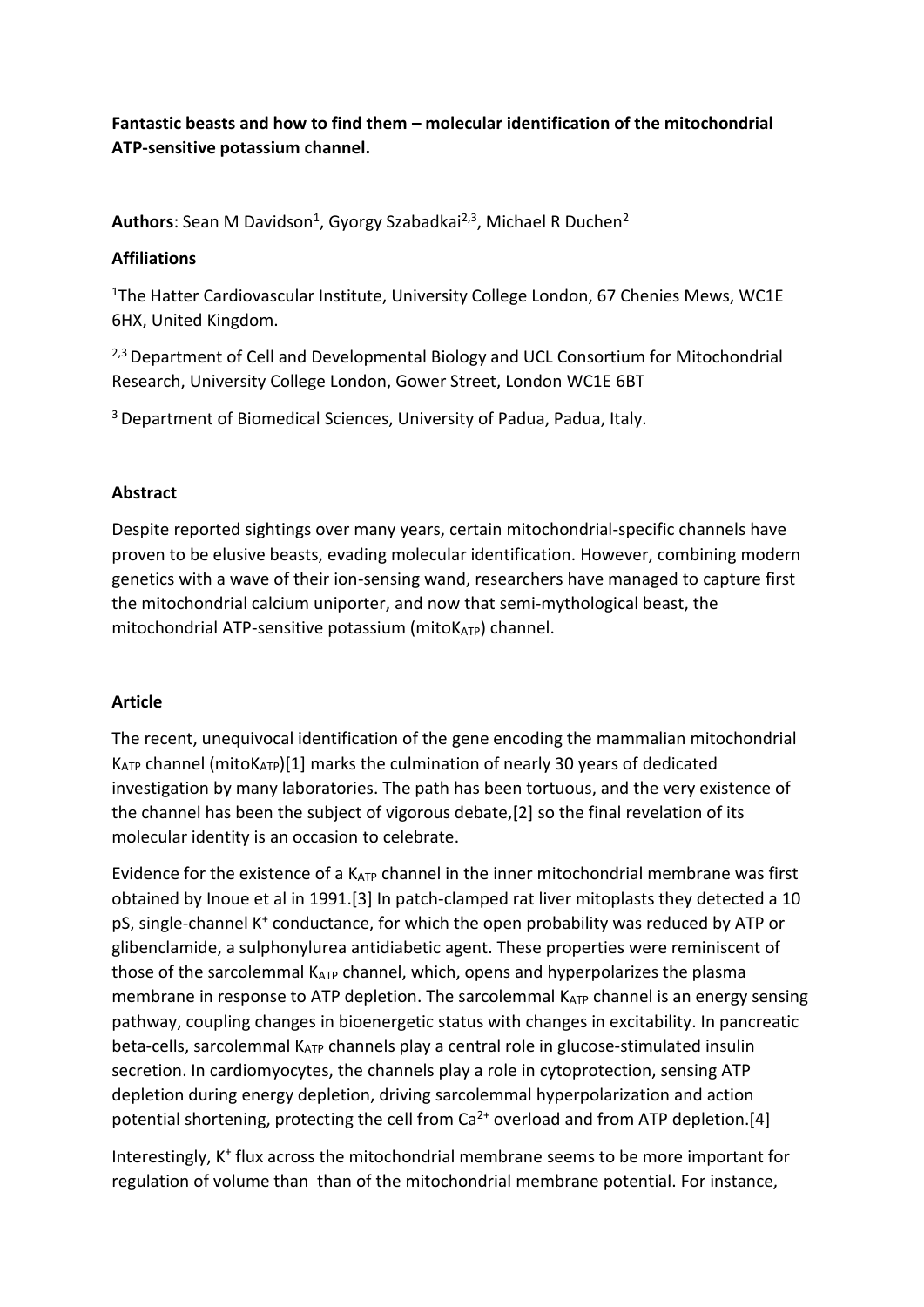when mito $K_{ATP}$  channels open, the mitochondrial, transmembrane electrochemical gradient favours K<sup>+</sup> entry into the mitochondria, causing swelling and increased generation of reactive oxygen species (ROS).[5] This action has been proposed as a mechanism underlying ischaemic preconditioning (IPC), a phenomenon whereby short periods of ischaemia and reperfusion protect the heart against subsequent prolonged ischaemia.[5] In particular, IPC leads, via a cascade of kinase pathways culminating in protein kinase G (PKG), to mitoK<sub>ATP</sub> opening and the production of ROS which trigger a defensive cardioprotective state, probably by inhibiting opening of the mitochondrial permeability transition pore (MPTP).[5] Importantly, a diverse range of agents that activate these kinase pathways, including bradykinin and nitric oxide, or direct pharmacological openers of the mito $K_{ATP}$  channel such as diazoxide, all trigger the protective state.[5]

Despite the experimental evidence supporting the existence of mitoK<sub>ATP</sub> channels - footsteps in the sand - and some reported "near sightings",[6, 7] - there has been a nagging doubt as to whether these fantastic beasts really do exist. Most reagents used to study them are not specific to the mitochondrial channel, and the bulk of evidence for a functional role of the mitoKATP channel was pharmacological, based on the actions of a few non-specific compounds. Worryingly, the molecular identity of the channel could not be conclusively established. Similar doubts had previously clouded the study of the calcium uniporter (MCU) - another mitochondrial channel of semi-mythological status – until the Rizzuto and Mootha groups finally succeeded in identifying the gene encoding it in 2011.[8, 9] Once the gene was cloned, genetic techniques eventually confirmed the long-held hypothesis that mitochondrial calcium uptake contributes to IR injury.[10] Perhaps buoyed by this success, the group of Rizzuto and De Stefani have now identified the genes encoding the mitoKATP.[1] Driven by scientific curiosity, the group investigated another ubiquitous and highly conserved mitochondrial protein -CCDC51 (now MITOK) - which they noticed had characteristics that predict a channel structure. Overexpression of the protein in cells caused a fall in mitochondrial membrane potential (ΔΨm) and fragmentation. Protein reconstitution into planar lipid bilayers rewarded them with recordings demonstrating the presence of a voltage-independent K<sup>+</sup> channel. While the channel was ATP insensitive, ATP sensitivity of the plasma membrane  $K_{ATP}$  channels is conferred by associated SUR subunit proteins. Guided by homology, the group alighted upon ABCB8 (now referred to as MITOSUR) and showed that MITOSUR and MITOK together formed an ATP-sensitive K + permeable channel, which is activated by diazoxide and blocked by both glibenclamide and 5-hydroxydecanoate (5-HD).

In summary, it appears that these wizards of the mitochondrial realm have proven that the mitoKATP channel *does* indeed exist. Knockout of the channel alone caused instability of potential and decreased respiratory capacity. Knockout of the channel and regulatory subunit reduced changes in morphology in in control cells in response to energy deprivation, suggesting that the channel has a 'physiological' role of driving changes in morphology in response to impaired metabolism. Importantly, the group generated mice lacking the channel and investigated its role in cardioprotection. As expected, the isolated hearts were found to be resistant to the cardioprotection by diazoxide.[1] Unfortunately, the critical